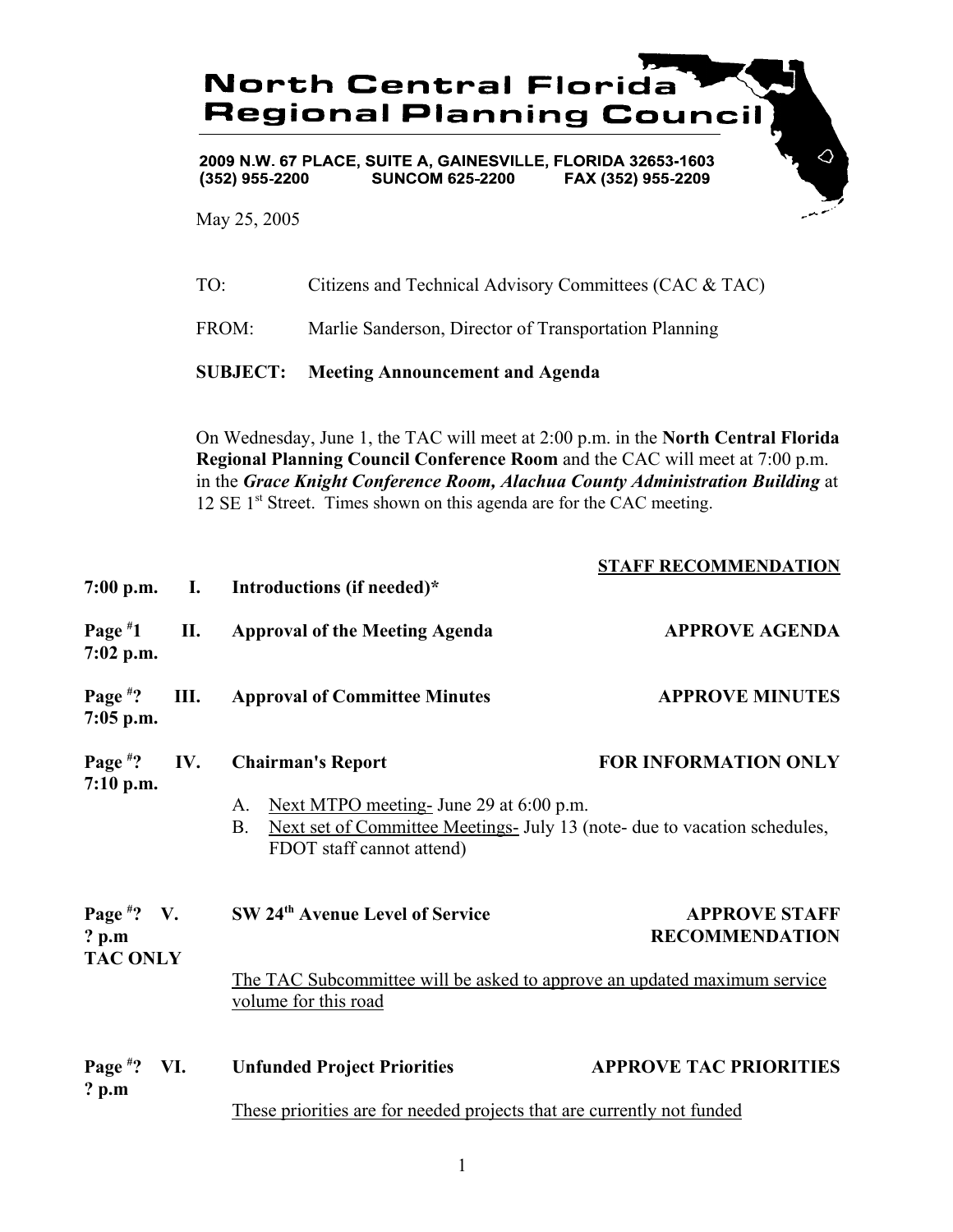| Page $*$ ?<br>$?$ p.m         | VII. | <b>New Traffic Signal: Newberry Road and</b><br>NW 48 <sup>th</sup> Boulevard                                                                             | <b>APPROVE DESIGN TEAM</b><br><b>RECOMMENDATIONS</b> |
|-------------------------------|------|-----------------------------------------------------------------------------------------------------------------------------------------------------------|------------------------------------------------------|
|                               |      | <b>FDOT</b> is proposing to add a new traffic signal                                                                                                      |                                                      |
| Page $*$ ?<br>$?$ p.m         |      | <b>VIII. Resurfacing Project-Waldo Road</b><br>(University Avenue north to NE 55 <sup>th</sup> Place)                                                     | <b>APPROVE DESIGN TEAM</b><br><b>RECOMMENDATIONS</b> |
|                               |      | FDOT has provided sixty percent resurfacing design plans for this project                                                                                 |                                                      |
| Page $*$ ?<br>$?$ p.m         | IX.  | <b>Resurfacing Project - NW 39th Avenue</b><br>$(I-75$ east to NW $43rd$ Street)                                                                          | <b>APPROVE DESIGN TEAM</b><br><b>RECOMMENDATIONS</b> |
|                               |      | FDOT has provided sixty percent resurfacing design plans for this project                                                                                 |                                                      |
| Page $#$<br>$?$ p.m           | X.   | <b>Resurfacing Project - NW 34th Street</b><br>(NW 5 <sup>th</sup> Avenue to US 441)                                                                      | <b>APPROVE DESIGN TEAM</b><br><b>RECOMMENDATIONS</b> |
|                               |      | FDOT is requesting design scope recommendations for this project                                                                                          |                                                      |
| Page <sup>#?</sup><br>$?$ p.m |      | XI. Resurfacing Project - NW 6 <sup>th</sup> Street/NW 8th<br><b>Avenue (Main Street to US 441)</b>                                                       | <b>APPROVE DESIGN TEAM</b><br><b>RECOMMENDATIONS</b> |
|                               |      | FDOT is requesting design scope recommendations for this project                                                                                          |                                                      |
| Page $*$ ?<br>? p.m           | XII. | <b>Construction Project - S. Main Street</b>                                                                                                              | <b>APPROVE DESIGN TEAM</b><br><b>RECOMMENDATIONS</b> |
|                               |      | FDOT is requesting design scope recommendations for this project                                                                                          |                                                      |
| Page $*$ ?<br>? p.m           |      | XIII. Signal Update SW 16 <sup>th</sup> Avenue                                                                                                            | <b>APPROVE DESIGN TEAM</b><br><b>RECOMMENDATIONS</b> |
|                               |      | FDOT is requesting design scope recommendations for the SW $16th$ Avenue<br>signal update projects at SR 329 (Main Street) and SW 6 <sup>th</sup> Street. |                                                      |